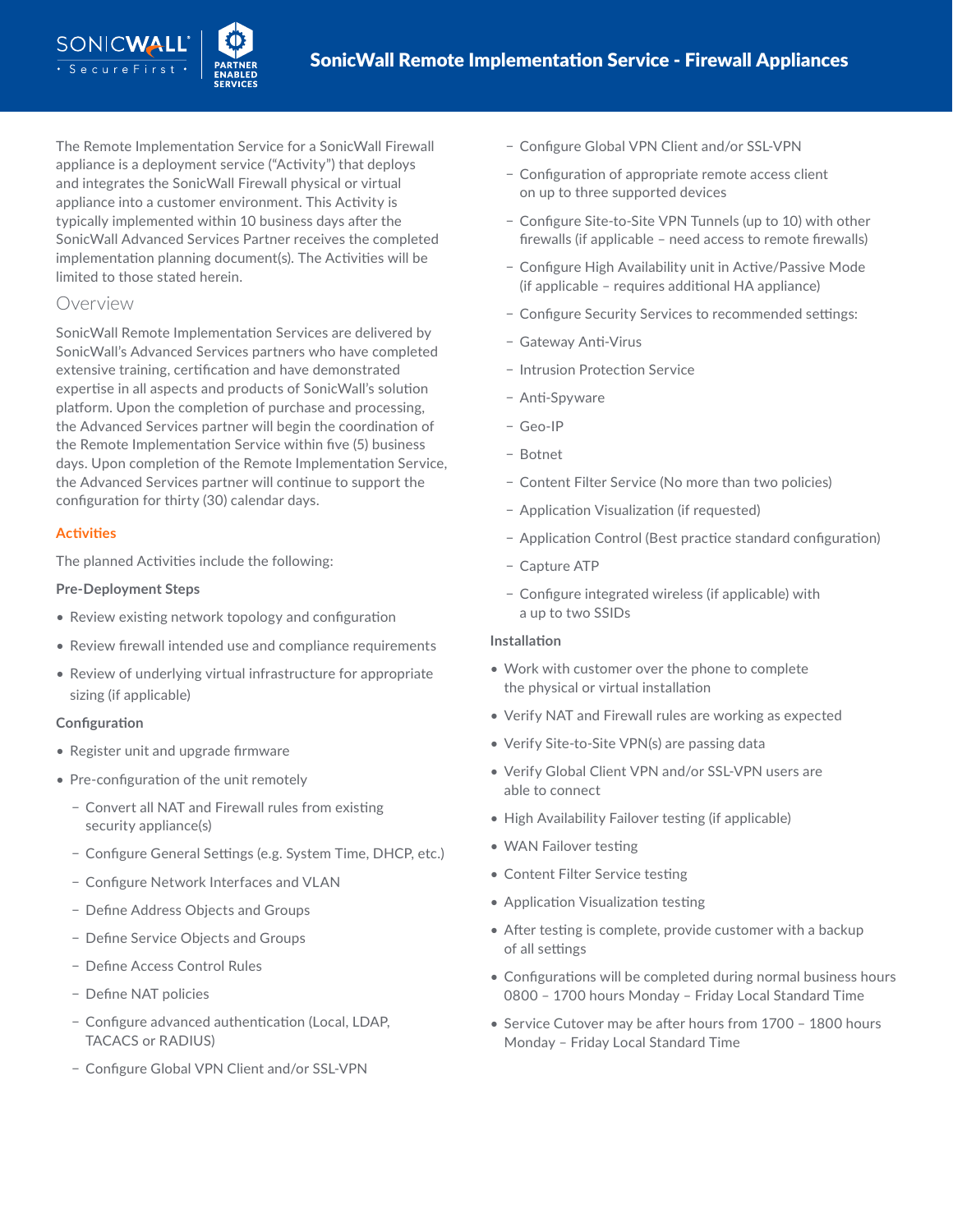## SonicWall Remote Implementation Service - Firewall Appliances

#### **Post-Implementation**

- 30 days of post-implementation support is included should the customer need technical support for the specific implementation (the installation and configuration of the product only).
- The customer should contact SonicWall Support for product-related issues.
- Additional implementation support or management services (beyond 30 days) may be available for purchase (additional fees may apply).

#### **Scope, Prerequisites and Other Terms**

#### **Scope**

The following services are NOT included in the planned Activities for this service but, may be purchased separately (additional fees may apply):

- Configuration of SonicPoint or SonicWave Wireless Access Points
- Configuration of Software Defined WAN (SDWAN) components
- Integration with management platforms
- Physical or Virtual Switch configuration
- Configuration of more than 5 local users for authentication
- Enforced Anti-Virus implementation
- Configuration of Comprehensive Anti-Spam Service
- Configuration of WAN Acceleration
- Configuration of additional VPN Tunnels
- Virtual Assist configuration
- Client software deployment
- GMS installation/configuration
- Training/Consulting Services
- Provide configuration after hours
- Provide Landing page or Automated certificate enrollment method

#### **Prerequisites**

- The customer must ensure that the existing infrastructure, hardware and (if applicable) virtualized configuration is sufficient to support the environment
- The customer must commit a technical resource on a full-time basis to provide SonicWall or the partner with the assistance required
- Customer is required to present DPI-SSL certificate to the installation technician
- Customer is required to perform self-enrollment of DPI-SSL Certificate
- Customer is required to have a healthy Active Directory and will make all Microsoft configurations.

#### **Other Terms**

- All activities will be performed remotely utilizing the phone and web conferencing
- It is the customer's responsibility to ensure it has the appropriate agreements with the provider of the Activities.
- The provision of the Activities does not include the development of any intellectual property. All right, title and interest arising from the performance of Activities shall vest in SonicWall.
- SonicWall and/or the provider of the Activities may require execution of additional documentation before performance of the Activities begin. This additional documentation may include (without limitation) dates for the work to begin. If the provider of the Activities can accommodate a change in schedule related to the Activities, the provider may require a two (2) week lead time (or more) before Activities can be performed.
- If a customer makes any changes during or after the Activities begin, additional charges and/or schedule changes may apply.
- Only configured features publicly posted by SonicWall in the Datasheets may be configured.
- Not all Activities may need to be configured.
- The information provided herein is a general description of Activities. Any services delivered that are not explicitly outlined herein are not a part of this offer.
- The duration for the provision of Activities may vary based on many factors including, but not limited to, the complexity of the customer's environment.
- SonicWall is not responsible for ensuring Customer's compliance with data privacy, security and PCI requirements.
- Customer agrees that additional fees may be due and payable if Customer makes any such changes or otherwise fails to meet the prerequisites set forth herein.
- Only authorized SonicWall providers may provide the Activities described by this offer.

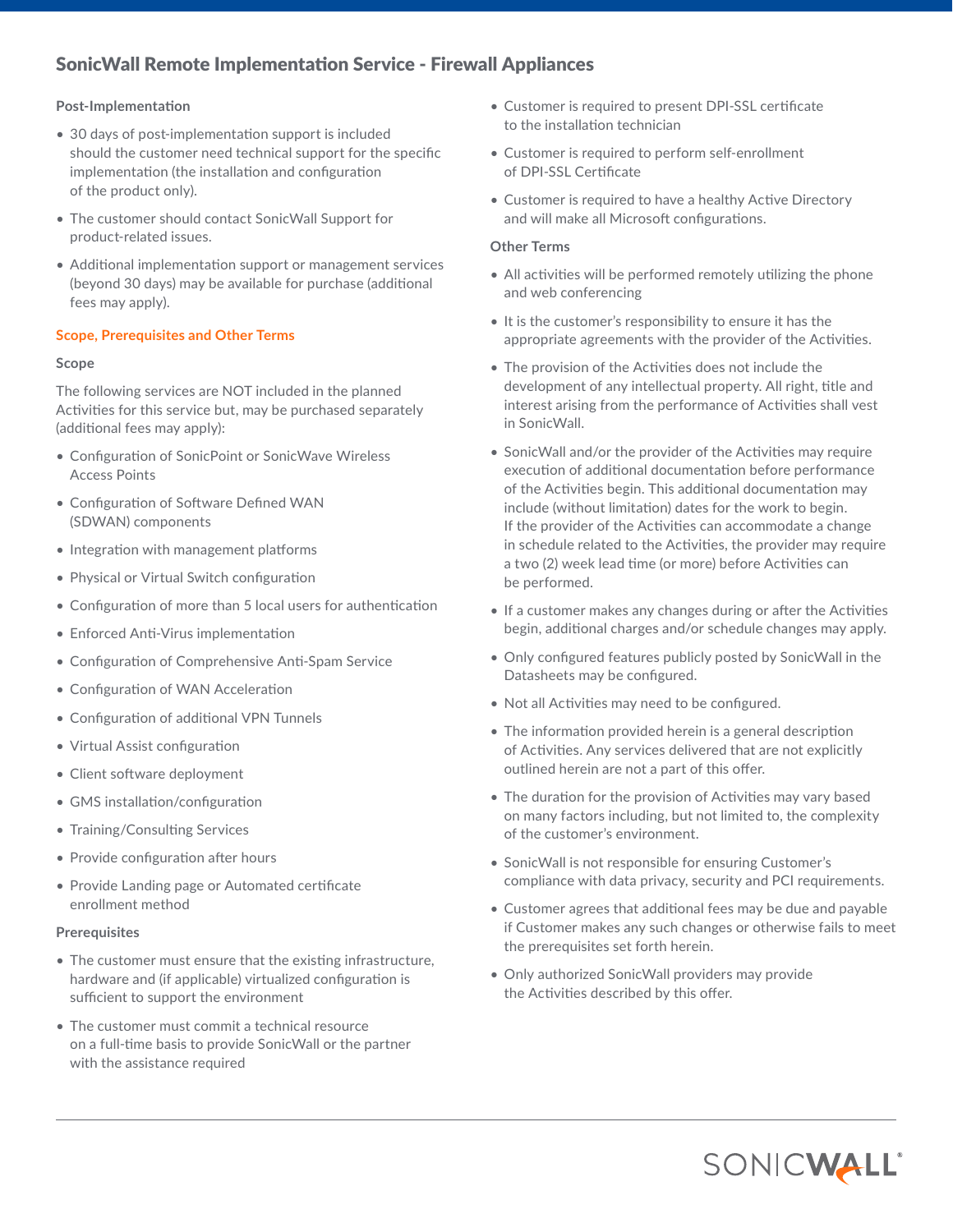# SonicWall Remote Implementation Service - Firewall Appliances

## **Purchase Information**

| <b>SKUID</b>      | <b>DESCRIPTION</b>                                          |
|-------------------|-------------------------------------------------------------|
| 01-SSC-8525       | SONICWALL REMOTE IMPLEMENTATION SOHO APPLIANCE              |
| 01-SSC-8526       | SONICWALL REMOTE IMPLEMENTATION TZ 3X0/4X0 APPLIANCE        |
| 01-SSC-8527       | SONICWALL REMOTE IMPLEMENTATION T75X0/T76X0 APPLIANCE       |
| $01 - SSC - 8528$ | SONICWALL REMOTE IMPLEMENTATION NSA26X0/36X0/46X0 APPLIANCE |
| 01-SSC-8530       | SONICWALL REMOTE IMPLEMENTATION NSA56X0/66X0 APPLIANCE      |
| 01-SSC-3051       | SONICWALL REMOTE IMPLEMENTATION SM/NSA 9X00                 |
| 02-SSC-0318       | SONICWALL REMOTE IMPLEMENTATION NSV 10/25/50/100 SERIES     |
| 02-SSC-0319       | SONICWALL REMOTE IMPLEMENTATION NSV 200/300/400 SERIES      |
| 02-SSC-0320       | SONICWALL REMOTE IMPLEMENTATION NSV 800/1600 SERIES         |